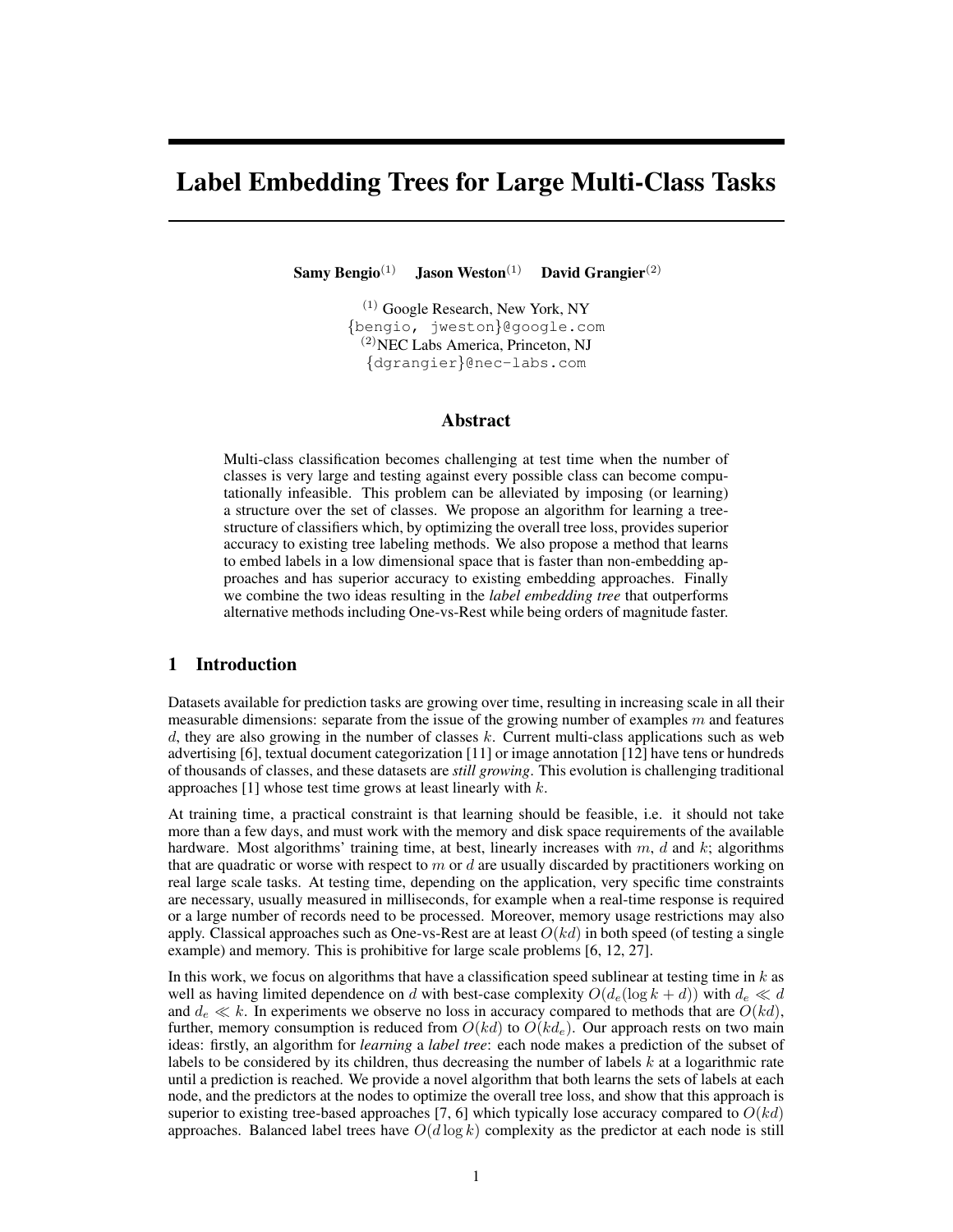Algorithm 1 Label Tree Prediction Algorithm

| <b>Input:</b> test example x, parameters $T$ .                |                                               |
|---------------------------------------------------------------|-----------------------------------------------|
| Let $s=0$ .                                                   | - Start at the root node                      |
| repeat                                                        |                                               |
| Let $s = \operatorname{argmax}_{\{c: (s,c) \in E\}} f_c(x)$ . | - Traverse to the most confident child.       |
| until $ \ell_s =1$                                            | - Until this uniquely defines a single label. |
| Return $\ell_s$ .                                             |                                               |

linear in d. Our second main idea is to learn an embedding of the labels into a space of dimension  $d_e$  that again still optimizes the overall tree loss. Hence, we are required at test time to: (1) map the test example in the *label embedding* space with cost  $O(d_{\epsilon})$  and then (2) predict using the label tree resulting in our overall cost  $O(d_e(\log k + d))$ . We also show that our label embedding approach outperforms other recently proposed label embedding approaches such as compressed sensing [18].

The rest of the paper is organized as follows. Label trees are discussed and label tree learning algorithms are proposed in Section 2. Label embeddings are presented in Section 3. Related prior work is presented in Section 4. An experimental study on three large tasks is given in Section 5 showing the good performance of our proposed techniques. Finally, Section 6 concludes.

#### 2 Label Trees

A label tree is a tree  $T = (N, E, F, L)$  with  $n+1$  indexed nodes  $N = \{0, \ldots n\}$ , a set of edges  $E =$  $\{(p_1, c_1), (p_{|E|}, c_{|E|})\}$  which are ordered pairs of parent and child node indices, *label predictors*  $F = \{f_1, \ldots, f_n\}$  and *label sets*  $L = \{\ell_0, \ldots, \ell_n\}$  associated to each node. The root node is labeled with index  $0$ . The edges  $E$  are such that all other nodes have one parent, but they can have an arbitrary number of children (but still in all cases  $|E| = n$ ). The label sets indicate the set of labels to which a point should belong if it arrives at the given node, and progress from generic to specific along the tree, i.e. the root label set contains all classes  $|\ell_0| = k$  and each child label set is a subset of its parent label set with  $\ell_p = \bigcup_{(p,c) \in E} \ell_c$ . We differentiate between *disjoint* label trees where there are only  $k$  leaf nodes, one per class, and hence any two nodes  $i$  and  $j$  at the same depth cannot share any labels,  $\ell_i \cap \ell_j = \emptyset$ , and *joint* label trees that can have more than k leaf nodes.

Classifying an example with the label tree is achieved by applying Algorithm 1. Prediction begins at the root node ( $s = 0$ ) and for each edge leading to a child  $(s, c) \in E$  one computes the score of the label predictor  $f_c(x)$  which predicts whether the example x belongs to the set of labels  $\ell_c$ . One takes the most confident prediction, traverses to that child node, and then repeats the process. Classification is complete when one arrives at a node that identifies only a single label, which is the predicted class.

Instances of label trees have been used in the literature before with various methods for choosing the parameters  $(N, E, F, L)$ . Due to the difficulty of learning, many methods make approximations such as a random choice of  $E$  and optimization of  $F$  that does not take into account the overall loss of the entire system leading to suboptimal performance (see [7] for a discussion). Our goal is to provide an algorithm to learn these parameters to optimize the overall empirical loss (called the *tree loss*) as accurately as possible for a given tree size (speed).

We can define the tree loss we wish to minimize as:

$$
R(f_{tree}) = \int I(f_{tree}(x) \neq y) dP(x, y) = \int \max_{i \in B(x) = \{b_1(x), \dots, b_{D(x)}(x)\}} I(y \notin \ell_i) dP(x, y) \tag{1}
$$

where  $I$  is the indicator function and

$$
b_j(x) = \operatorname{argmax}_{\{c : (b_{j-1}(x), c) \in E\}} f_c(x)
$$

is the index of the winning ("best") node at depth j,  $b_0(x) = 0$ , and  $D(x)$  is the depth in the tree of the final prediction for  $x$ , i.e. the number of loops plus one of the repeat block when running Algorithm 1. The tree loss measures an intermediate loss of 1 for each prediction at each depth  $j$  of the label tree where the true label is not in the label set  $\ell_{b_j(x)}$ . The final loss for a single example is the max over these losses, because if any one of these classifiers makes a mistake then regardless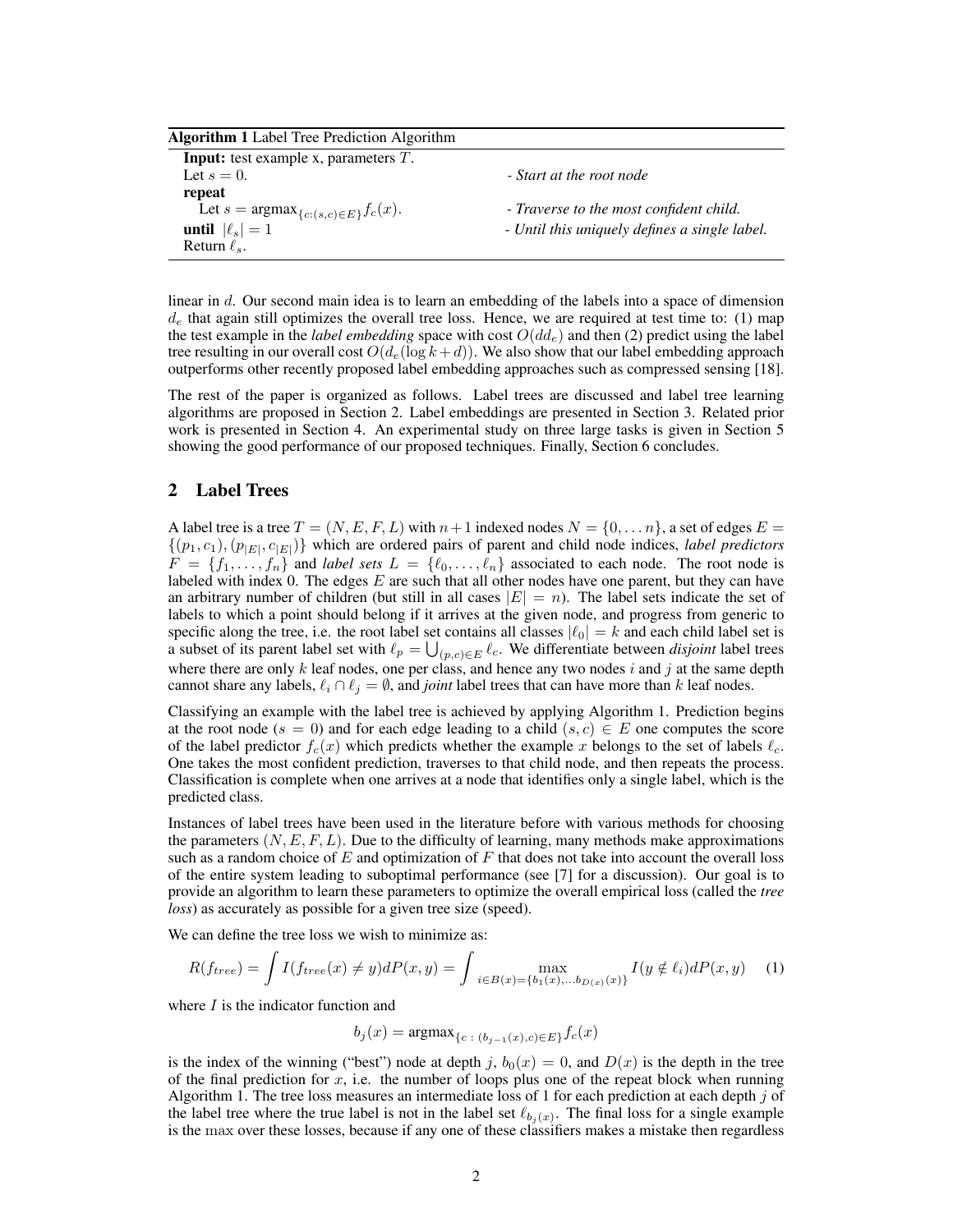of the other predictions the wrong class will still be predicted. Hence, any algorithm wishing to optimize the overall tree loss should train all the nodes *jointly* with respect to this maximum.

We will now describe how we propose to learn the parameters  $T$  of our label tree. In the next subsection we show how to minimize the tree loss for a given fixed tree  $(N, E \text{ and } L \text{ are fixed}, F \text{ is }$ to be learned). In the following subsection, we will describe our algorithm for learning  $N$ , E and L.

#### 2.1 Learning with a Fixed Label Tree

Let us suppose we are given a fixed label tree  $N, E, L$  chosen in advance. Our goal is simply to minimize the tree loss (1) over the variables F, given training data  $\{(x_i, y_i)\}_{i=1,\dots,m}$ . We follow the standard approach of minimizing the empirical loss over the data, while regularizing our solution. We consider two possible algorithms for solving this problem.

Relaxation 1: Independent convex problems The simplest (and poorest) procedure is to consider the following relaxation to this problem:

$$
R_{emp}(f_{tree}) = \frac{1}{m} \sum_{i=1}^{m} \max_{j \in B(x)} I(y_i \notin \ell_j) \leq \frac{1}{m} \sum_{i=1}^{m} \sum_{j=1}^{n} I(\text{sgn}(f_j(x_i)) \neq C_j(y_i))
$$

where  $C_i(y) = 1$  if  $y \in \ell_i$  and -1 otherwise. The number of errors counted by the approximation cannot be less than the *empirical tree loss*  $R_{emp}$  as when, for a particular example, the loss is zero for the approximation it is also zero for  $R_{emp}$ . However, the approximation can be much larger because of the sum.

One then further approximates this by replacing the indicator function with the hinge loss and choosing linear (or kernel) models of the form  $f_i(x) = w_i^{\top} \phi(x)$ . We are then left with the following convex problem: minimize

$$
\sum_{j=1}^{n} \left( \gamma ||w_j||^2 + \frac{1}{m} \sum_{i=1}^{m} \xi_{ij} \right) \text{s.t. } \forall i, j, \ \left\{ \begin{array}{l} \mathcal{C}_j(y_i) f_j(x_i) \ge 1 - \xi_{ij} \\ \xi_{ij} \ge 0 \end{array} \right.
$$

where we also added a classical 2-norm regularizer controlled by the hyperparameter  $\gamma$ . In fact, this can be split into *n* independent convex problems because the hyperplanes  $w_i$ ,  $i = 1, \ldots, n$ , do not interact in the objective function. We consider this simple relaxation as a baseline approach.

Relaxation 2: Tree Loss Optimization (Joint convex problem) We propose a tighter minimization of the tree loss with the following:

$$
\frac{1}{m} \sum_{i=1}^{m} \xi_i^{\alpha}
$$
\n
$$
\text{s.t. } f_r(x_i) \ge f_s(x_i) + 1 - \xi_i, \ \forall r, s : y_i \in \ell_r \land y_i \notin \ell_s \land (\exists p : (p, r) \in E \land (p, s) \in E) \tag{2}
$$
\n
$$
\xi_i \ge 0, \ i = 1, \dots, m. \tag{3}
$$

When  $\alpha$  is close to zero, the shared slack variables simply count a single error if any of the predictions at any depth of the tree are incorrect, so this is very close to the true optimization of the tree loss. This is measured by checking, out of all the nodes that share the same parent, if the one containing the true label in its label set is highest ranked. In practice we set  $\alpha = 1$  and arrive at a convex optimization problem. Nevertheless, unlike relaxation (1) the max is not approximated with a sum. Again, using the hinge loss and a 2-norm regularizer, we arrive at our final optimization problem:

$$
\gamma \sum_{j=1}^{n} ||w_j||^2 + \frac{1}{m} \sum_{i=1}^{m} \xi_i
$$
\n(4)

subject to constraints (2) and (3).

#### 2.2 Learning Label Tree Structures

The previous section shows how to optimize the label predictors  $F$  while the nodes  $N$ , edges  $E$  and label sets  $L$  which specify the structure of the tree are fixed in advance. However, we want to be able to learn specific tree structures dependent on our prediction problem such that we minimize the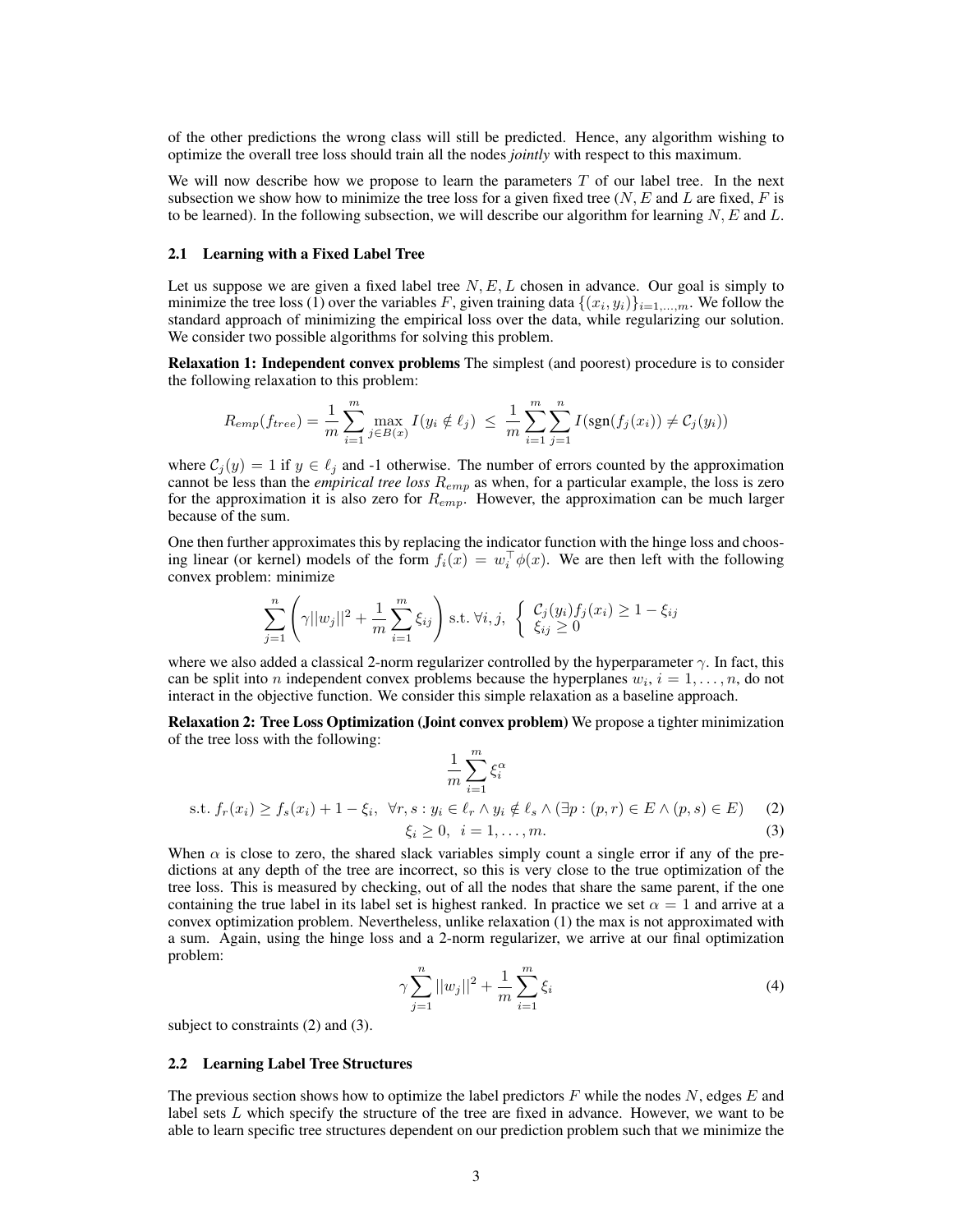#### Algorithm 2 Learning the Label Tree Structure

**Train** k One-vs-Rest classifiers  $\bar{f}_1, \ldots, \bar{f}_k$  independently (no tree structure is used). **Compute** the confusion matrix  $\overline{C}_{ij} = |\{(x, y_i) \in \mathcal{V} : \text{argmax}_r \overline{f}_r(x) = j \}|$  on validation set  $\mathcal{V}$ . For each internal node l of the tree, from root to leaf, partition its label set  $\ell_l$  between its children's label sets  $L_l = \{ \ell_c : c \in N_l \}$ , where  $N_l = \{ c \in N : (l, c) \in E \}$  and  $\cup_{c \in N_l} \ell_c = \ell_l$ , by maximizing:

$$
R_l(L_l) = \sum_{c \in N_l} \sum_{y_p, y_q \in \ell_c} A_{pq}, \text{ where } A = \frac{1}{2}(\bar{C} + \bar{C}^{\top}) \text{ is the symmetrized confusion matrix,}
$$

subject to constraints preventing trivial solutions, e.g. putting all labels in one set (see [4]). This optimization problem (including the appropriate constraints) is a graph cut problem and it can be solved with standard spectral clustering, i.e. we use  $A$  as the affinity matrix for step 1 of the algorithm given in [22], and then apply all of its other steps (2-6).

**Learn** the parameters f of the tree by minimizing (4) subject to constraints (2) and (3).

overall tree loss. This section describes an algorithm for learning the parameters  $N$ ,  $E$  and  $L$ , i.e. optimizing equation (1) with respect to these parameters.

The key to the generalization ability of a particular choice of tree structure is the learnability of the label sets  $\ell$ . If some classes are often confused but are in different label sets the functions f may not be easily learnable, and the overall tree loss will hence be poor. For example for an image labeling task, a decision in the tree between two label sets, one containing tiger and jaguar labels versus one containing frog and toad labels is presumably more learnable than (tiger, frog) vs. (jaguar, toad).

In the following, we consider a learning strategy for disjoint label trees (the methods in the previous section were for both joint and disjoint trees). We begin by noticing that  $R_{emp}$  can be rewritten as:

$$
R_{emp}(f_{tree}) = \frac{1}{m} \sum_{i=1}^{m} \max_{j} \left( I(y_i \in \ell_j) \sum_{\bar{y} \notin \ell_j} C(x_i, \bar{y}) \right)
$$

where  $C(x_i, \bar{y}) = I(f_{tree}(x_i) = \bar{y})$  is the confusion of labeling example  $x_i$  (with true label  $y_i$ ) with label  $\bar{y}$  instead. That is, the tree loss for a given example is 1 if there is a node j in the tree containing  $y_i$ , but we predict a different node at the same depth leading to a prediction not in the label set of j.

Intuitively, the confusion of predicting node  $i$  instead of  $j$  comes about because of the class confusion between the labels  $y \in \ell_i$  and the labels  $\bar{y} \in \ell_j$ . Hence, to provide the smallest tree loss we want to group together labels into the same label set that are likely to be confused at test time. Unfortunately we do not know the confusion matrix of a particular tree without training it first, but as a proxy we can use the class confusion matrix of a surrogate classifier with the supposition that the matrices will be highly correlated. This motivates the proposed Algorithm 2. The main idea is to recursively partition the labels into label sets between which there is little confusion (measuring confusion using One-vs-Rest as a surrogate classifier) solving at each step a graph cut problem where standard spectral clustering is applied [21, 22]. The objective function of spectral clustering penalizes unbalanced partitions, hence encouraging balanced trees. (To obtain logarithmic speedups the tree has to be balanced; one could also enforce this constraint directly in the k-means step.)

The results in Section 5 show that our learnt trees outperform random structures and in fact match the accuracy of not using a tree at all, while being orders of magnitude faster.

## 3 Label Embeddings

An orthogonal angle of attack of the solution of large multi-class problems is to employ *shared* representations for the labelings, which we term label embeddings. Introducing the function  $\phi(y)$  =  $(0, \ldots, 0, 1, 0, \ldots, 0)$  which is a k-dimensional vector with a 1 in the  $y^{th}$  position and 0 otherwise, we would like to find a linear embedding  $\mathcal{E}(y) = V\phi(y)$  where V is a  $d_e \times k$  matrix assuming that labels  $y \in \{1, \ldots, k\}$ . Without a tree structure, multi-class classification is then achieved with:

$$
f_{embed}(x) = \operatorname{argmax}_{i=1,\dots,k} S\left(Wx, V\phi(i)\right) \tag{5}
$$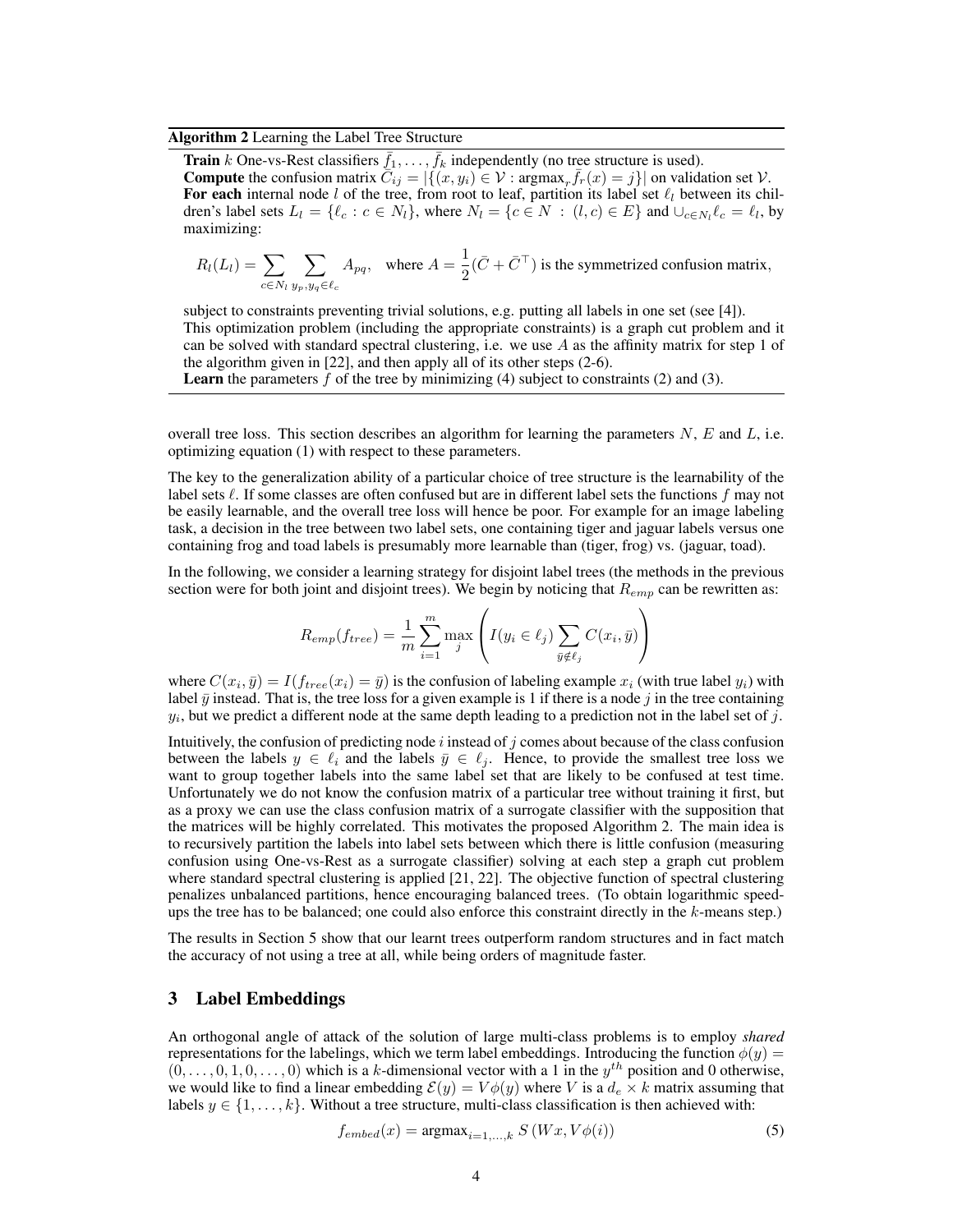where W is a  $d_e \times d$  matrix of parameters and  $S(\cdot, \cdot)$  is a measure of similarity, e.g. an inner product or negative Euclidean distance. This method, unlike label trees, is unfortunately still linear with respect to  $k$ . However, it does have better behavior with respect to the feature dimension  $d$ , with  $O(d_e(d + k))$  testing time, compared to methods such as One-vs-Rest which is  $O(kd)$ . If the embedding dimension  $d_e$  is much smaller than  $d$  this gives a significant saving.

There are several ways we could train such models. For example, the method of compressed sensing [18] has a similar form to (5), but the matrix V is not learnt but chosen randomly, and only W is learnt. In the next section we will show how we can train such models so that the matrix  $V$ captures the semantic similarity between classes, which can improve generalization performance over random choices of  $V$  in an analogous way to the improvement of label trees over random trees. Subsequently, we will show how to combine label embeddings with label trees to gain the advantages of both approaches.

# 3.1 Learning Label Embeddings (Without a Tree)

We consider two possibilities for learning  $V$  and  $W$ .

Sequence of Convex Problems Firstly, we consider learning the label embedding by solving a sequence of convex problems using the following method. First, train independent (convex) classifiers  $f_i(x)$  for each class  $1, \ldots, k$  and compute the  $\overline{k} \times k$  confusion matrix  $\overline{C}$  over the data  $(x_i, y_i)$ , i.e. the same as the first two steps of Algorithm 2. Then, find the label embedding vectors  $V_i$  that minimize:

$$
\sum_{i,j=1}^k A_{ij} ||V_i - V_j||^2, \text{ where } A = \frac{1}{2}(\bar{C} + \bar{C}^\top) \text{ is the symmetrized confusion matrix,}
$$

subject to the constraint  $V^{\top}DV = I$  where  $D_{ii} = \sum_j A_{ij}$  (to prevent trivial solutions) which is the same problem solved by Laplacian Eigenmaps  $[4]$ . We then obtain an embedding matrix V where similar classes i and j should have small distance between their vectors  $V_i$  and  $V_j$ . All that remains is to learn the parameters  $W$  of our model. To do this, we can then train a convex multi-class classifier utilizing the label embedding  $V$ : minimize

$$
\gamma ||W||_{FRO} + \frac{1}{m}\sum_{i=1}^m \xi_i
$$

where  $\left\| . \right\|_{FRO}$  is the Frobenius norm, subject to constraints:

$$
||Wx_i - V\phi(i)||^2 \le ||Wx_i - V\phi(j)||^2 - 1 + \xi_i, \quad \forall j \neq i
$$
 (6)

$$
\xi_i\geq 0, \quad i=1,\ldots,m.
$$

Note that the constraint (6) is linear as we can multiply out and subtract  $||Wx_i||^2$  from both sides. At test time we employ equation (5) with  $S(z, z') = -||z - z'||$ .

**Non-Convex Joint Optimization** The second method is to learn  $W$  and  $V$  jointly, which requires non-convex optimization. In that case we wish to directly minimize:

$$
\gamma ||W||_{FRO} + \frac{1}{m} \sum_{i=1}^{m} \xi_i
$$

subject to 
$$
(Wx_i)^\top V \phi(i) \ge (Wx_i)^\top V \phi(j) + 1 - \xi_i, \quad \forall j \neq i
$$

and  $||V_i|| \leq 1$ ,  $\xi_i \geq 0$ ,  $i = 1, \ldots, m$ . We optimize this using stochastic gradient descent (with randomly initialized weights) [8]. At test time we employ equation (5) with  $\tilde{S}(z, z') = z^{\top} z'.$ 

#### 3.2 Learning Label Embedding Trees

In this work, we also propose to combine the use of embeddings and label trees to obtain the advantages of both approaches, which we call the *label embedding tree*. At test time, the resulting label embedding tree prediction is given in Algorithm 3. The label embedding tree has potentially  $O(d_e(d + log(k)))$  testing speed, depending on the structure of the tree (e.g. being balanced).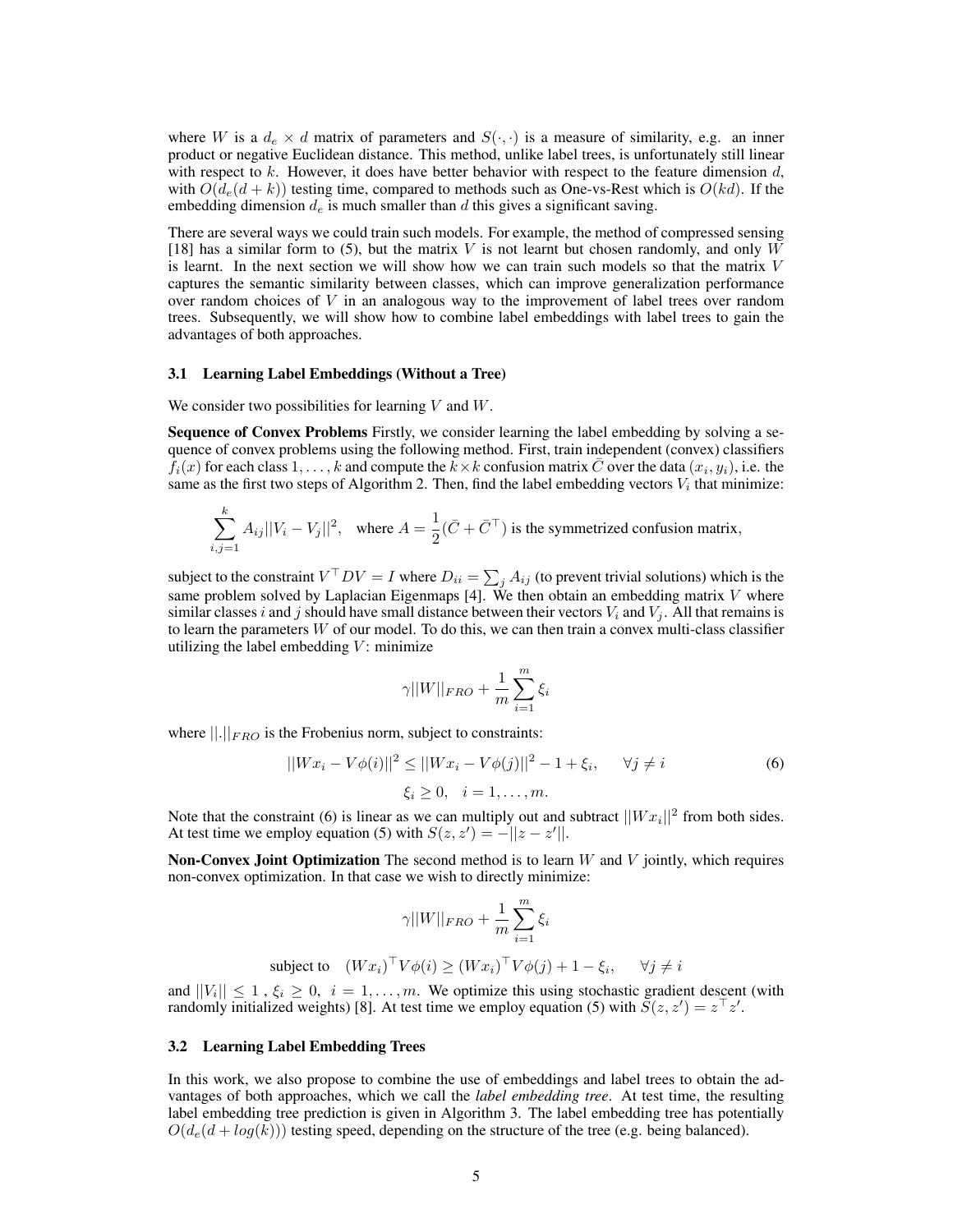| Algorithm 3 Label Embedding Tree Prediction Algorithm |  |  |  |
|-------------------------------------------------------|--|--|--|
|                                                       |  |  |  |

Input: test example x, parameters T. Compute  $z = Wx$ . **- Cache prediction on example** Let  $s = 0$ . *First at the root node* **repeat** *- Traverse to the most* Let  $s = \text{argmax}_{\{c: (s,c) \in E\}} f_c(x) = \text{argmax}_{\{c: (s,c) \in E\}} z$  $confident child.$ until  $|\ell_{s}| = 1$   $\qquad \qquad$  *Until this uniquely defines a single label.* Return  $\ell_s$ .

To learn a label embedding tree we propose the following minimization problem:

$$
\gamma ||W||_{FRO} + \frac{1}{m}\sum_{i=1}^m \xi_i
$$

subject to constraints:

$$
(Wx_i)^\top V \phi(r) \ge (Wx_i)^\top V \phi(s) + 1 - \xi_i, \ \forall r, s : y_i \in \ell_r \land y_i \notin \ell_s \land (\exists p : (p, r) \in E \land (p, s) \in E)
$$

$$
||V_i|| \le 1, \ \xi_i \ge 0, \ \ i = 1, \dots, m.
$$

This is essentially a combination of the optimization problems defined in the previous two Sections. Learning the tree structure for these models can still be achieved using Algorithm 2.

# 4 Related Work

Multi-class classification is a well studied problem. Most of the prior approaches build upon binary classification and have a classification cost which grows at least linearly with the number of classes k. Common multi-class strategies include one-versus-rest, one-versus-one, label ranking and Decision Directed Acyclic Graph (DDAG). One-versus-rest [26] trains k binary classifiers discriminating each class against the rest and predicts the class whose classifier is the most confident, which yields a linear testing cost  $O(k)$ . One-versus-one [17] trains a binary classifier for each pair of classes and predicts the class getting the most pairwise preferences, which yields a quadratic testing cost  $O(k \cdot (k-1)/2)$ . Label ranking [10] learns to assign a score to each class so that the correct class should get the highest score, which yields a linear testing cost  $O(k)$ . DDAG [24] considers the same  $k \cdot (k-1)/2$  classifiers as one-versus-one but achieves a linear testing cost  $O(k)$ . All these methods are reported to perform similarly in terms of accuracy [26, 24].

Only a few prior techniques achieve sub-linear testing cost. One way is to simply remove labels the classifier performs poorly on [11]. Error correcting code approaches [13] on the other hand represent each class with a binary code and learn a binary classifier to predict each bit. This means that the testing cost could potentially be  $O(\log k)$ . However, in practice, these approaches need larger redundant codes to reach competitive performance levels [20]. Decision trees, such as C4.5 [25], can also yield a tree whose depth (and hence test cost) is logarithmic in  $k$ . However, testing complexity also grows linearly with the number of training examples making these methods impractical for large datasets [23].

Filter tree [7] and Conditional Probability Tree (CPT) [6] are logarithmic approaches that have been introduced recently with motivations similar to ours, i.e. addressing large scale problems with a thousand classes or more. Filter tree considers a random binary tree in which each leaf is associated with a class and each node is associated with a binary classifier. A test example traverses the tree from the root. At each node, the node classifier decides whether the example is directed to the right or to the left subtree, each of which are associated to half of the labels of the parent node. Finally, the label of the reached leaf is predicted. Conditional Probability Tree (CPT) relies on a similar paradigm but builds the tree during training. (Note, however that CPT is not aimed at classification but at multi-class probability estimation, nevertheless in our experiments we do make a comparison to it for classification.) CPT considers an online setup in which the set of classes is discovered during training. Hence, CPT builds the tree greedily: when a new class is encountered, it is added by splitting an existing leaf. In our case, we consider that the set of classes are available prior to training and propose to tessellate the class label sets such that the node classifiers are likely to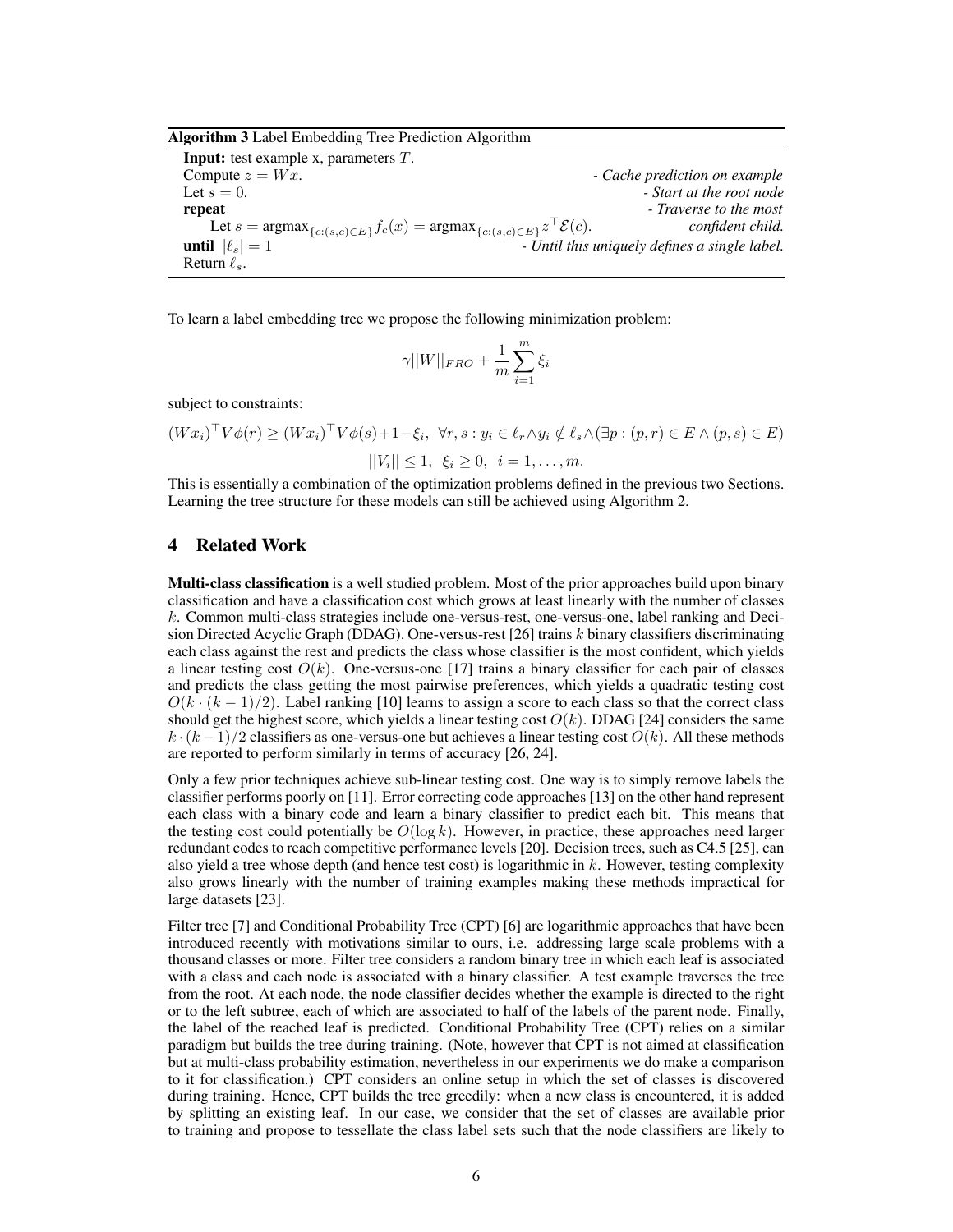achieve high generalization performance. This contribution is shown to have a significant advantage in practice, see Section 5.

After publication of this work, we learned that the use of clustering confusion matrices for hierarchical classification was already proposed in [16]. In that work, they used a binary tree over 256 classes on an image classification problem and obtained between 5 and 20 fold speed increases with a 10% performance drop. In our work, we seem to obtain better improvements than this (though on different datasets), which we believe might be due to the following differences: (i) we try to optimize the overall tree loss using a joint optimization problem, (ii) we have many more classes in our tasks; and (iii) we do not use binary trees in our clustering which might make more mistakes. Further, the use of label embedding trees (i.e. embeddings) is a differentiator between our works.

Finally, we should mention that a related active area of research involves partitioning the *feature space* rather than the *label space*, e.g. using hierarchical experts [19], hashing [28] and kd-trees [5].

Label embedding is another key aspect of our work when it comes to efficiently handling thousands of classes. Recently, [27] proposed to exploit class taxonomies via embeddings by learning to project input vectors and classes into a common space such that the classes close in the taxonomy should have similar representations while, at the same time, examples should be projected close to their class representation. In our case, we do not rely on a pre-existing taxonomy: we also would like to assign similar representations to similar classes but solely relying on the training data. In that respect, our work is closer to work in information retrieval [3], which proposes to embed documents – not classes – for the task of document ranking. Compressed sensing based approaches [18] do propose to embed class labels, but rely on a random projection for embedding the vector representing class memberships, with the added advantages of handling problems for which multiple classes are active for a given example. However, relying on a random projection does not allow for the class embedding to capture the relation between classes. In our experiments, this aspect is shown to be a drawback, see Section 5. Finally, the authors of [2] do propose an embedding approach over class labels, but it is not clear to us if their approach is scalable to our setting.

# 5 Experimental Study

We consider three datasets: one publicly available image annotation dataset and two proprietary datasets based on images and textual descriptions of products.

ImageNet Dataset ImageNet [12] is a new image dataset organized according to WordNet [14] where quality-controlled human-verified images are tagged with labels. We consider the task of annotating images from a set of about 16 thousand labels. We split the data into 2.5M images for training, 0.8M for validation and 0.8M for testing, removing duplicates between training, validation and test sets by throwing away test examples which had too close a nearest neighbor training or validation example in feature space. Images in this database were represented by a large but sparse vector of color and texture features, known as visual terms, described in [15].

Product Datasets We had access to a large proprietary database of about 0.5M product descriptions. Each product is associated with a textual description, an image, and a label. There are  $\approx$ 18 thousand unique labels. We consider two tasks: predicting the label given the textual description, and predicting the label given the image. For the text task we extracted the most frequent set of 10 thousand words (discounting stop words) to yield a textual dictionary, and represented each document by a vector of counts of these words in the document, normalized using tf-idf. For the image task, images were represented by a dense vector of 1024 real values of texture and color features.

Table 1 summarizes the various datasets. Next, we describe the approaches that we compared.

Flat versus Tree Learning Approaches In Table 2 we compare label tree predictor training methods from Section 2.1: the baseline relaxation 1 ("Independent Optimization") versus our proposed relaxation 2 ("Tree Loss Optimization"), both of which learn the classifiers for fixed trees; and we compare our "Learnt Label Tree" structure learning algorithm from Section 2.2 to random structures. In all cases we considered disjoint trees of depth 2 with 200 internal nodes. The results show that *learnt structure* performs better than *random structure* and *tree loss optimization* is superior to *independent optimization*. We also compare to three other baselines: One-vs-Rest large margin classifiers trained using the passive aggressive algorithm [9], the Filter Tree [7] and the Conditional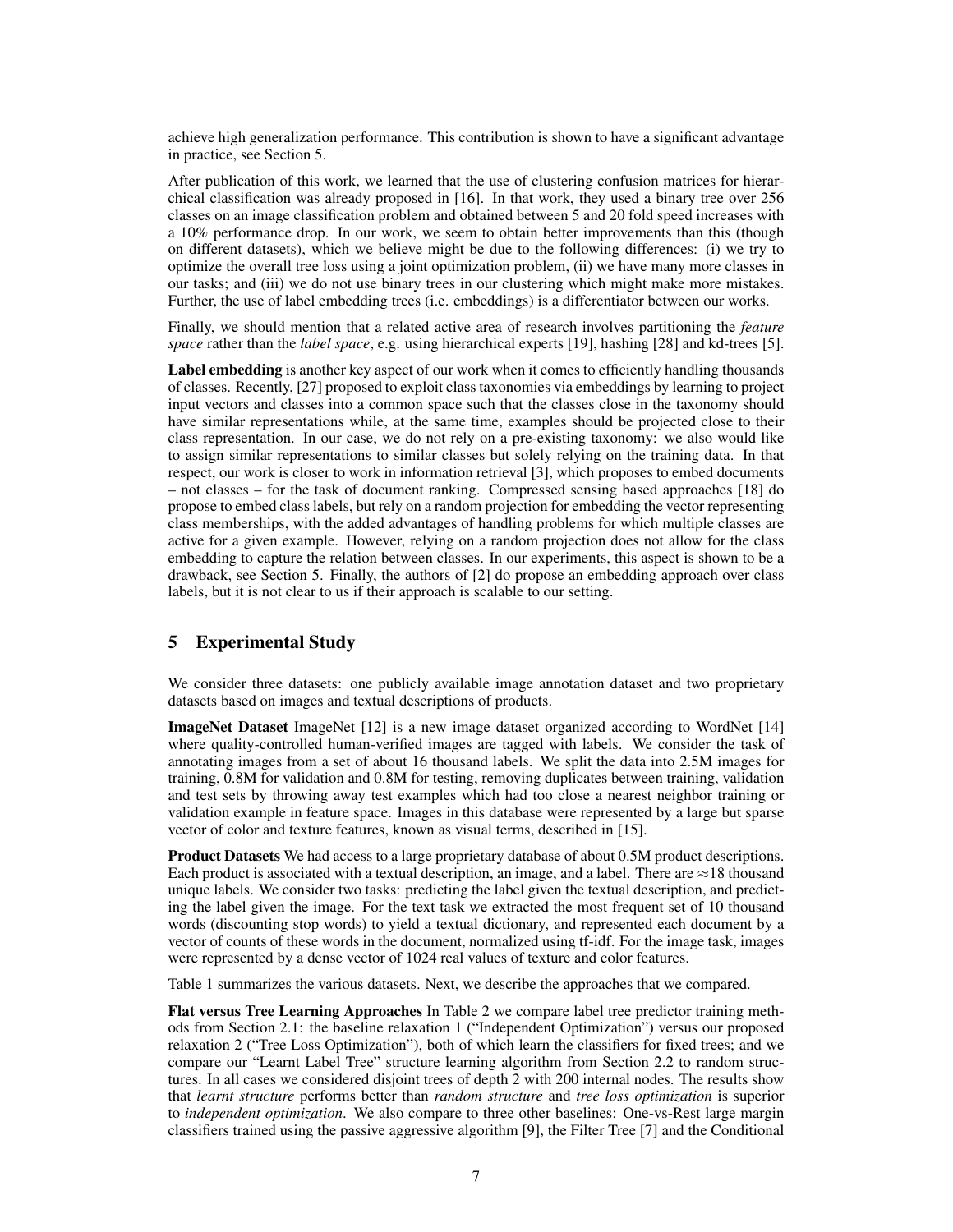Probability Tree (CPT) [6]. To use CPT for multiclass classification we made predictions by traversing the tree from root to leaf, taking the best single path. We note that this might not be the best way of using CPT as there is no reason in general to expect the greedy-max path to be the highest probability path.

For all algorithms, hyperparameters are chosen using the validation set. The combination of Learnt Label Tree structure and Tree Loss Optimization for the label predictors is the only method that is comparable to or better than One-vs-Rest while being around  $60\times$  faster to compute at test time.

For ImageNet one could wonder how well using WordNet (a graph of human annotated label similarities) to build a tree would perform instead. We constructed a matrix  $C$  for Algorithm 2 where  $C_{ij} = 1$  if there is an edge in the WordNet graph, and 0 otherwise, and used that to learn a label tree as before, obtaining 0.99% accuracy using "Independent Optimization". This is better than a random tree but not as good as using the confusion matrix, implying that the best tree to use is the one adapted to the supervised task of interest.

Embedding and Embedding Tree Approaches In Table 3 we compare several label embedding methods: (i) the convex and non-convex methods from Section 5; (ii) compressed sensing; and (iii) the label embedding tree from Section 3.2. In all cases we fixed the embedding dimension  $d_e = 100$ . The results show that the random embeddings given by compressed sensing are inferior to learnt embeddings and Non-Convex Embedding is superior to Sequential Convex Embedding, presumably as the overall loss which is dependent on both  $W$  and  $V$  is jointly optimized. The latter gives results as good or superior to One-vs-Rest with modest computational gain  $(3 \times$  or  $10 \times$  speedup). Note, we do not detail results on the product descriptions task because no speed-up is gained there from embedding as the sparsity is already so high, however the methods still gave good test accuracy (e.g. Non-Convex Embedding yields 38.2%, which should be compared to the methods in Table 2). Finally, combining embedding and label tree learning using the "Label Embedding Tree" of Section 3.2 yields our best method on ImageNet and Product Images with a speed-up of  $85\times$  or  $142\times$  respectively with accuracy as good or better than any other method tested. Moreover, memory usage of this method (and other embedding methods) is significantly less than One-vs-Rest.

# 6 Conclusion

We have introduced an approach for fast multi-class classification by learning label embedding trees by (approximately) optimizing the overall tree loss. Our approach obtained orders of magnitude speedup compared to One-vs-Rest while yielding as good or better accuracy, and outperformed other tree-based or embedding approaches. Our method makes real-time inference feasible for very large multi-class tasks such as web advertising, document categorization and image annotation.

#### Acknowledgements

We thank Ameesh Makadia for very useful discussions.

#### References

- [1] E. Allwein, R. Schapire, and Y. Singer. Reducing multiclass to binary: a unifying approach for margin classifiers. *Journal of Machine Learning Research (JMLR)*, 1:113–141, 2001.
- [2] Y. Amit, M. Fink, N. Srebro, and S. Ullman. Uncovering shared structures in multiclass classification. In *Proceedings of the 24th international conference on Machine learning*, page 24. ACM, 2007.
- [3] B. Bai, J. Weston, D. Grangier, R. Collobert, C. Cortes, and M. Mohri. Half transductive ranking. In *Artificial Intelligence and Statistics (AISTATS)*, 2010.
- [4] M. Belkin and P. Niyogi. Laplacian eigenmaps and spectral techniques for embedding and clustering. *Advances in neural information processing systems*, 1:585–592, 2002.
- [5] J.L. Bentley. Multidimensional binary search trees used for associative searching. *Communications of the ACM*, 18(9):517, 1975.
- [6] A. Beygelzimer, J. Langford, Y. Lifshits, G. Sorkin, and A. Strehl. Conditional probability tree estimation analysis and algorithm. In *Conference in Uncertainty in Artificial Intelligence (UAI)*, 2009.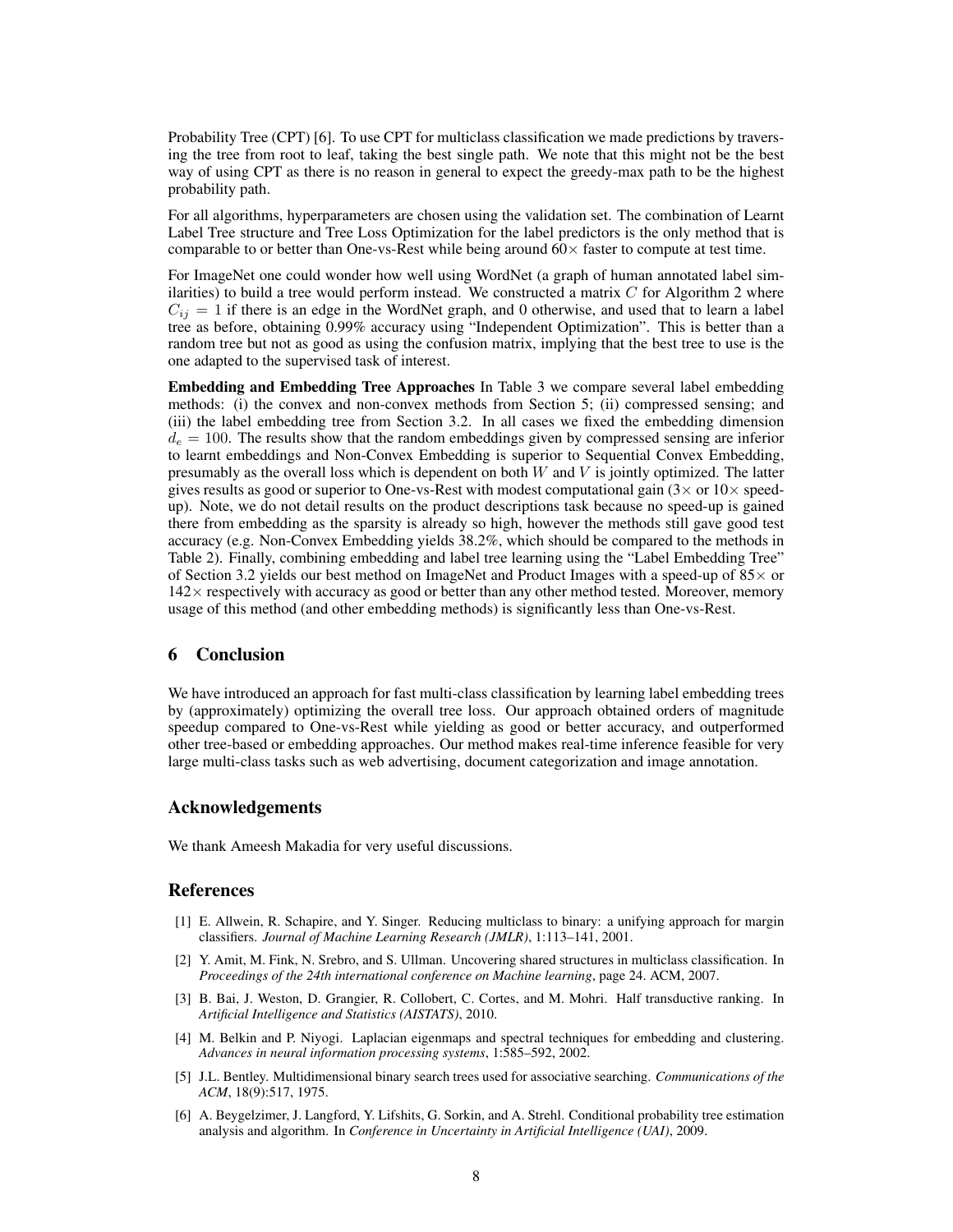| Tuoto 1, Dummut ( Duniono of the Three Duniono Oben in the Experimentor |                  |                             |                       |  |  |  |  |
|-------------------------------------------------------------------------|------------------|-----------------------------|-----------------------|--|--|--|--|
| <b>Statistics</b>                                                       | ImageNet         | <b>Product Descriptions</b> | <b>Product Images</b> |  |  |  |  |
| Task                                                                    | image annotation | product categorization      | image annotation      |  |  |  |  |
| Number of Training Documents                                            | 2518604          | 417484                      | 417484                |  |  |  |  |
| Number of Test Documents                                                | 839310           | 60278                       | 60278                 |  |  |  |  |
| <b>Validation Documents</b>                                             | 837612           | 105572                      | 105572                |  |  |  |  |
| Number of Labels                                                        | 15952            | 18489                       | 18489                 |  |  |  |  |
| Type of Documents                                                       | images           | texts                       | images                |  |  |  |  |
| <b>Type of Features</b>                                                 | visual terms     | words                       | dense image features  |  |  |  |  |
| Number of Features                                                      | 10000            | 10000                       | 1024                  |  |  |  |  |
| <b>Average Feature Sparsity</b>                                         | 97.5%            | 99.6%                       | $0.0\%$               |  |  |  |  |

Table 1: Summary Statistics of the Three Datasets Used in the Experiments.

Table 2: Flat versus Tree Learning Results Test set accuracies for various tree and non-tree methods on three datasets. Speed-ups compared to One-vs-Rest are given in brackets.

| Classifier                      | Tree Type          | ImageNet                  | Product Desc.           | Product Images            |  |
|---------------------------------|--------------------|---------------------------|-------------------------|---------------------------|--|
| One-vs-Rest                     | None (flat)        | $2.27\%$ [1×]             | 37.0\% $[1 \times]$     | 12.6\% $[1 \times]$       |  |
| Filter Tree                     | <b>Filter Tree</b> | $0.59\%$ [1140 $\times$ ] | 14.4% [ $1285 \times$ ] | $0.73\%$ [1320 $\times$ ] |  |
| Conditional Prob. Tree (CPT)    | <b>CPT</b>         | $0.74\%$ [41 × ]          | 26.3% [ $45 \times$ ]   | 2.20\% [115\; \)          |  |
| Independent Optimization        | Random Tree        | $0.72\%$ [60×1]           | $21.3\%$ [59×]          | 1.35\% $[61 \times]$      |  |
| <b>Independent Optimization</b> | Learnt Label Tree  | 1.25% $[60 \times]$       | $27.1\%$ [59×]          | 5.95% $[61 \times]$       |  |
| Tree Loss Optimization          | Learnt Label Tree  | 2.37% $[60 \times]$       | 39.6% [59 $\times$ ]    | 10.6% [61 $\times$ ]      |  |

|                       |             | ImageNet |            |          | Product Images |             |        |
|-----------------------|-------------|----------|------------|----------|----------------|-------------|--------|
| Classifier            | Tree Type   | Accuracy | Speed      | Memory   | Accuracy       | Speed       | Memory |
| One-vs-Rest           | None (flat) | 2.27%    | lΧ         | $1.2$ GB | $12.6\%$       | 1 X         | 170 MB |
| Compressed Sensing    | None (flat) | $0.6\%$  | $3\times$  | 18 MB    | $2.27\%$       | $10\times$  | 20 MB  |
| Seq. Convex Embedding | None (flat) | 2.23%    | $3\times$  | 18 MB    | $3.9\%$        | $10\times$  | 20 MB  |
| Non-Convex Embedding  | None (flat) | 2.40%    | $3\times$  | 18 MB    | 14.1%          | $10\times$  | 20 MB  |
| Label Embedding Tree  | Label Tree  | $2.54\%$ | $85\times$ | 18 MB    | $13.3\%$       | $142\times$ | 20 MB  |

- [7] A. Beygelzimer, J. Langford, and P. Ravikumar. Error-correcting tournaments. In *International Conference on Algorithmic Learning Theory (ALT)*, pages 247–262, 2009.
- [8] Léon Bottou. Stochastic learning. In Olivier Bousquet and Ulrike von Luxburg, editors, *Advanced Lectures on Machine Learning*, Lecture Notes in Artificial Intelligence, LNAI 3176, pages 146–168. Springer Verlag, Berlin, 2004.
- [9] K. Crammer, O. Dekel, J. Keshet, S. Shalev-Shwartz, and Y. Singer. Online passive-aggressive algorithms. *Journal of Machine Learning Research*, 7:551–585, 2006.
- [10] K. Crammer and Y. Singer. On the algorithmic implementation of multiclass kernel-based vector machines. *Journal of Machine Learning Research (JMLR)*, 2:265–292, 2002.
- [11] O. Dekel and O. Shamir. Multiclass-Multilabel Learning when the Label Set Grows with the Number of Examples. In *Artificial Intelligence and Statistics (AISTATS)*, 2010.
- [12] J. Deng, W. Dong, R. Socher, Li-Jia Li, K. Li, and Fei-Fei Li. Imagenet: A large-scale hierarchical image database. In *Conference on Computer Vision and Pattern Recognition (CVPR)*, pages 248–255, 2009.
- [13] T. Dietterich and G. Bakiri. On the algorithmic implementation of multiclass kernel-based vector machines. *Journal of Artificial Intelligence Research (JAIR)*, 2:263–286, 1995.
- [14] C. Fellbaum, editor. *WordNet: An Electronic Lexical Database*. MIT Press, 1998.
- [15] David Grangier and Samy Bengio. A discriminative kernel-based model to rank images from text queries. *Transactions on Pattern Analysis and Machine Intelligence*, 30(8):1371–1384, 2008.
- [16] Gregory Griffin and Pietro Perona. Learning and using taxonomies for fast visual categorization. In *IEEE Conference on Computer Vision and Pattern Recognition (CVPR)*, 2008.
- [17] T. Hastie and R. Tibshirani. Classication by pairwise coupling. *The Annals of Statistics*, 26(2):451–471, 2001.
- [18] D. Hsu, S. Kakade, J. Langford, and T. Zhang. Multi-label prediction via compressed sensing. In *Neural Information Processing Systems (NIPS)*, 2009.
- [19] M.I. Jordan and R.A. Jacobs. Hierarchical mixtures of experts and the EM algorithm. *Neural computation*, 6(2):181–214, 1994.